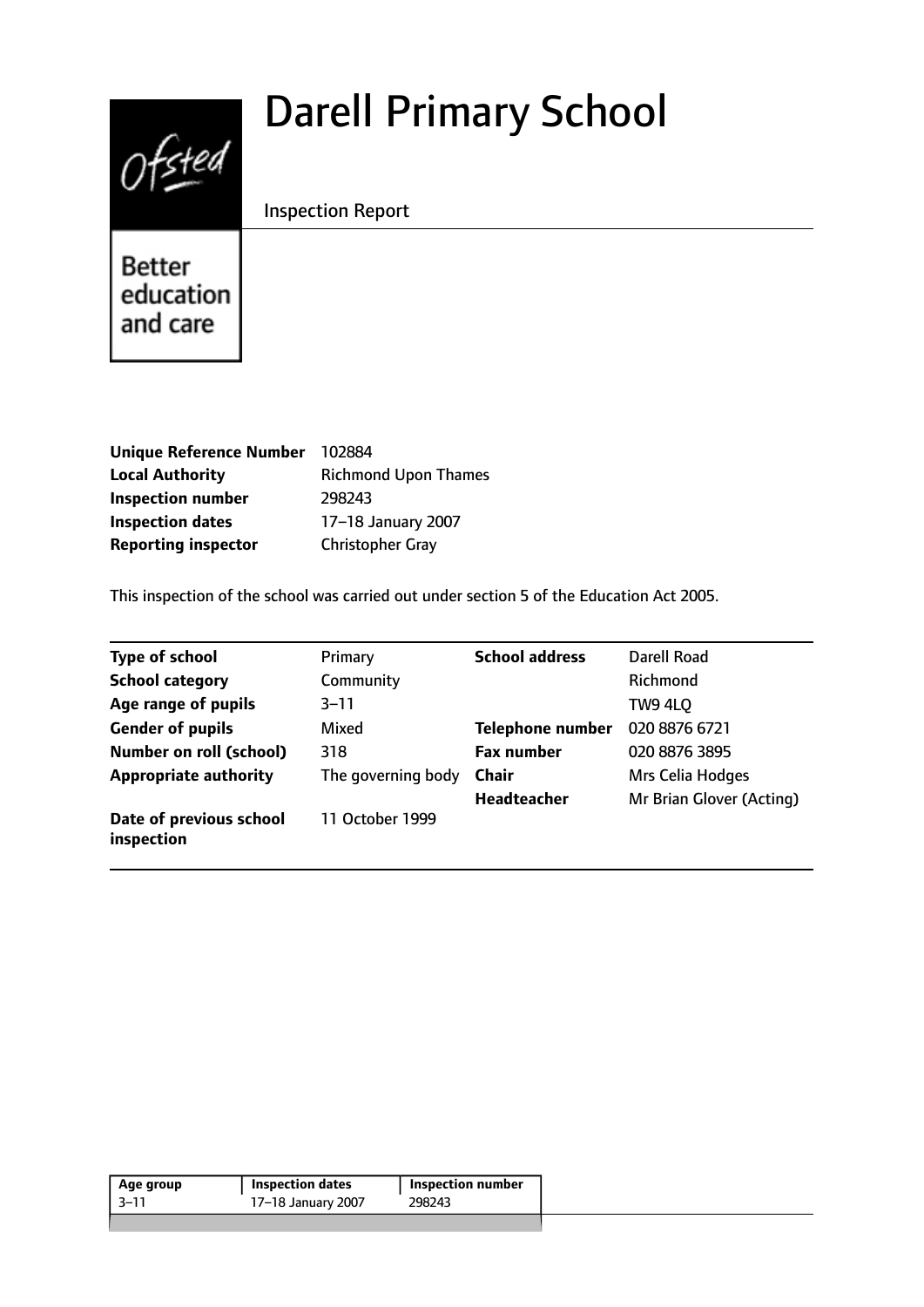© Crown copyright 2007

Website: www.ofsted.gov.uk

This document may be reproduced in whole or in part for non-commercial educational purposes, provided that the information quoted is reproduced without adaptation and the source and date of publication are stated.

Further copies of this report are obtainable from the school. Under the Education Act 2005, the school must provide a copy of this report free of charge to certain categories of people. A charge not exceeding the full cost of reproduction may be made for any other copies supplied.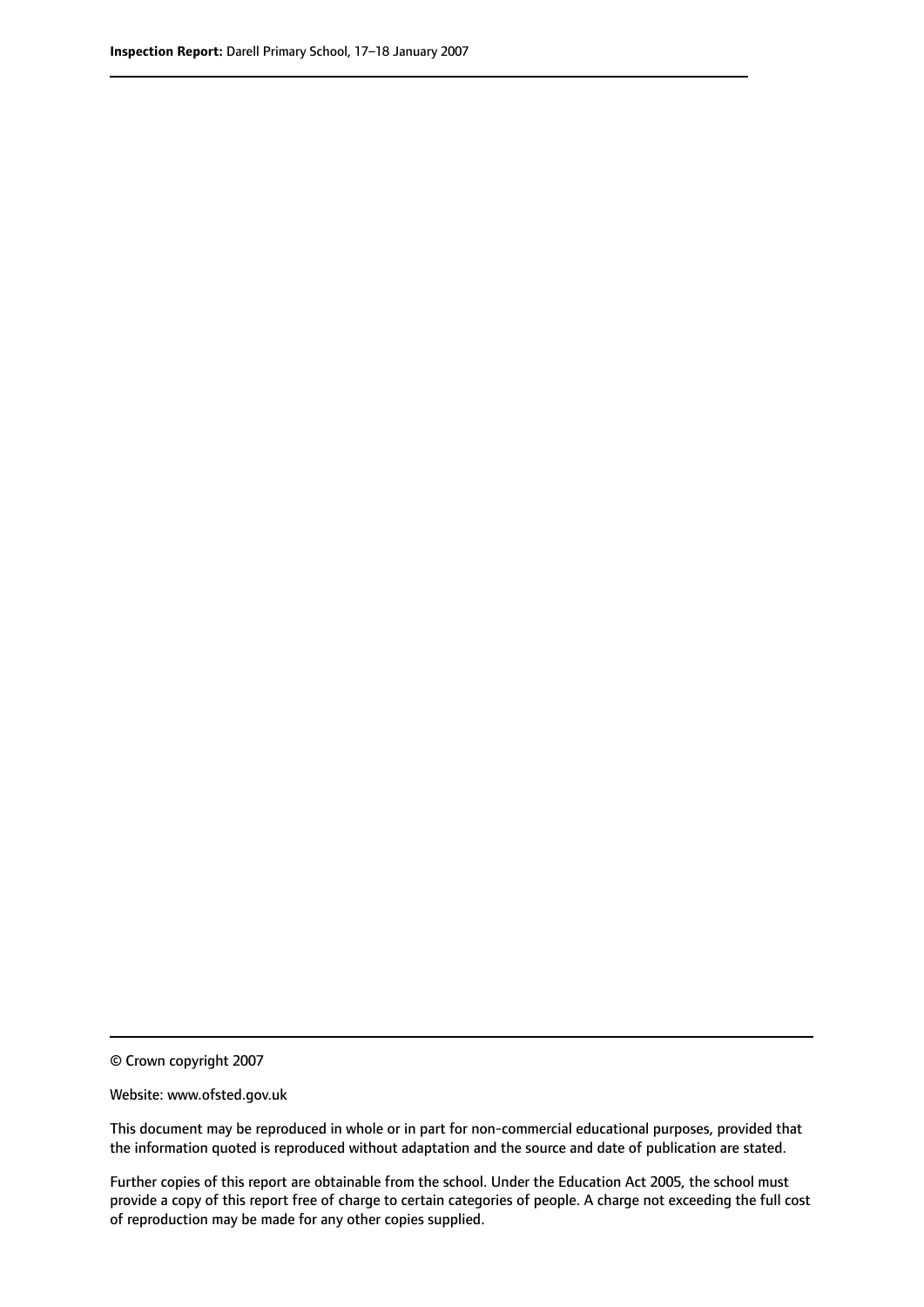# **Introduction**

The inspection was carried out by three Additional Inspectors.

## **Description of the school**

The school is bigger than most primary schools. There is a very wide mixture of ethnicities in the school population. Children of White British heritage form about half of the total; most other ethnic groups are represented but each accounts for only a small percentage of the total population. The proportion with English as an additional language is above average. Pupils' social circumstances and their attainment on entry are broadly in line with that found in most schools. The school has a special unit with 10 places for pupils with moderate learning difficulties, though not all places are currently filled.

### **Key for inspection grades**

| Grade 1 | Outstanding  |
|---------|--------------|
| Grade 2 | Good         |
| Grade 3 | Satisfactory |
| Grade 4 | Inadequate   |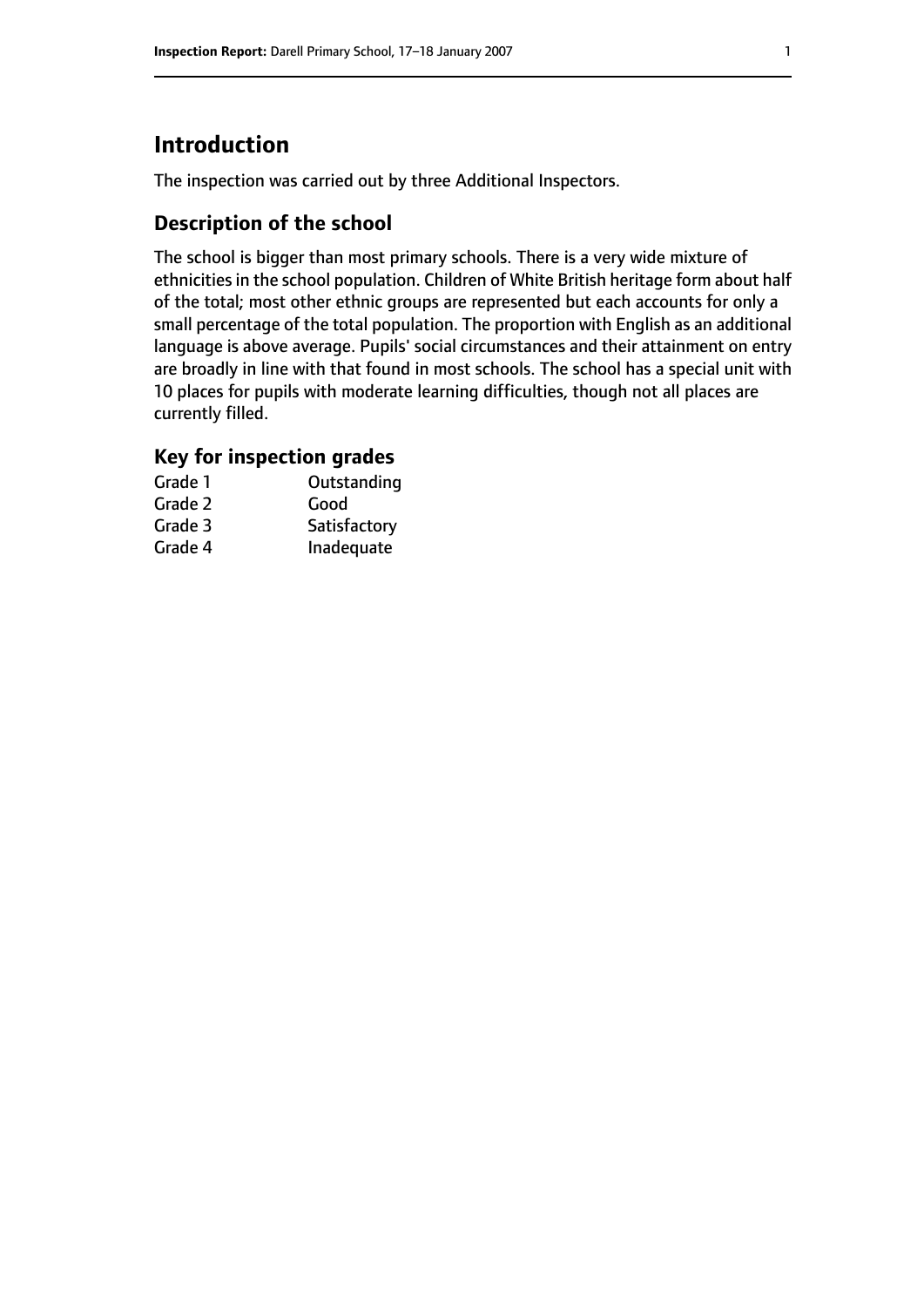# **Overall effectiveness of the school**

#### **Grade: 2**

This is a good school that is understandably popular with parents and their children. The outstanding curriculum enables pupils to grow into mature and responsible pupils. As one pupil said, 'You have to learn to get on with others in social life or no one will like you.' Their personal development and behaviour are good. Pupils' enjoyment of learning is outstanding. One explained, 'It's a privilege to come to school because some children in the world can't.' Another added, 'We sometimes take it for granted.'

Pupils achieve well and reach above average standards by the time they leave. Pupils make slower progress in mathematics than they do in English, where progress is very good. In mathematics, pupils make slower progress because the work planned for them is not linked closely enough to their abilities. Children in the Foundation Stage get a good start to their schooling in the nursery and reception classes and make good progress. Most are likely to meet the goals expected of them by the time they join Year 1 and a number will exceed them. They make particularly good progress in their personal development and aptitude for learning.

Teaching is good. Adults and children have very good relationships which are the basis of the good learning. Good support is given to pupils in the unit, others with learning difficulties and those with English as an additional language. The care, guidance and support offered to pupils are good. Pastoral aspects are very strong. Assessment is consistent and regular, but analysis of pupils' attainment is not undertaken sufficiently often in the course of the year to guard against any possible underachievement.

Leadership and management are good. The headteacher and (in her temporary absence) the acting headteacher give a clear lead in which they are well supported by all staff. Their self-evaluation is accurate and effective and identifies the same key areas for development as does this report. This shows that the school has a good capacity to improve further.

#### **What the school should do to improve further**

- Help pupils to make faster progress in mathematics by matching work more closely to their ability
- Make more frequent analysis of assessment data to spot and help any pupils who might be underachieving

### **Achievement and standards**

#### **Grade: 2**

Pupils achieve well throughout the school to reach above average standards by the time they leave. The school recognised that standards by Year 2 were not high enough a few years ago, especially in mathematics. Staff worked hard to rectify this and standards now are broadly average by the end of Year 2. This past underachievement in mathematics means that current standards in Years 3 to 6 are not as high as they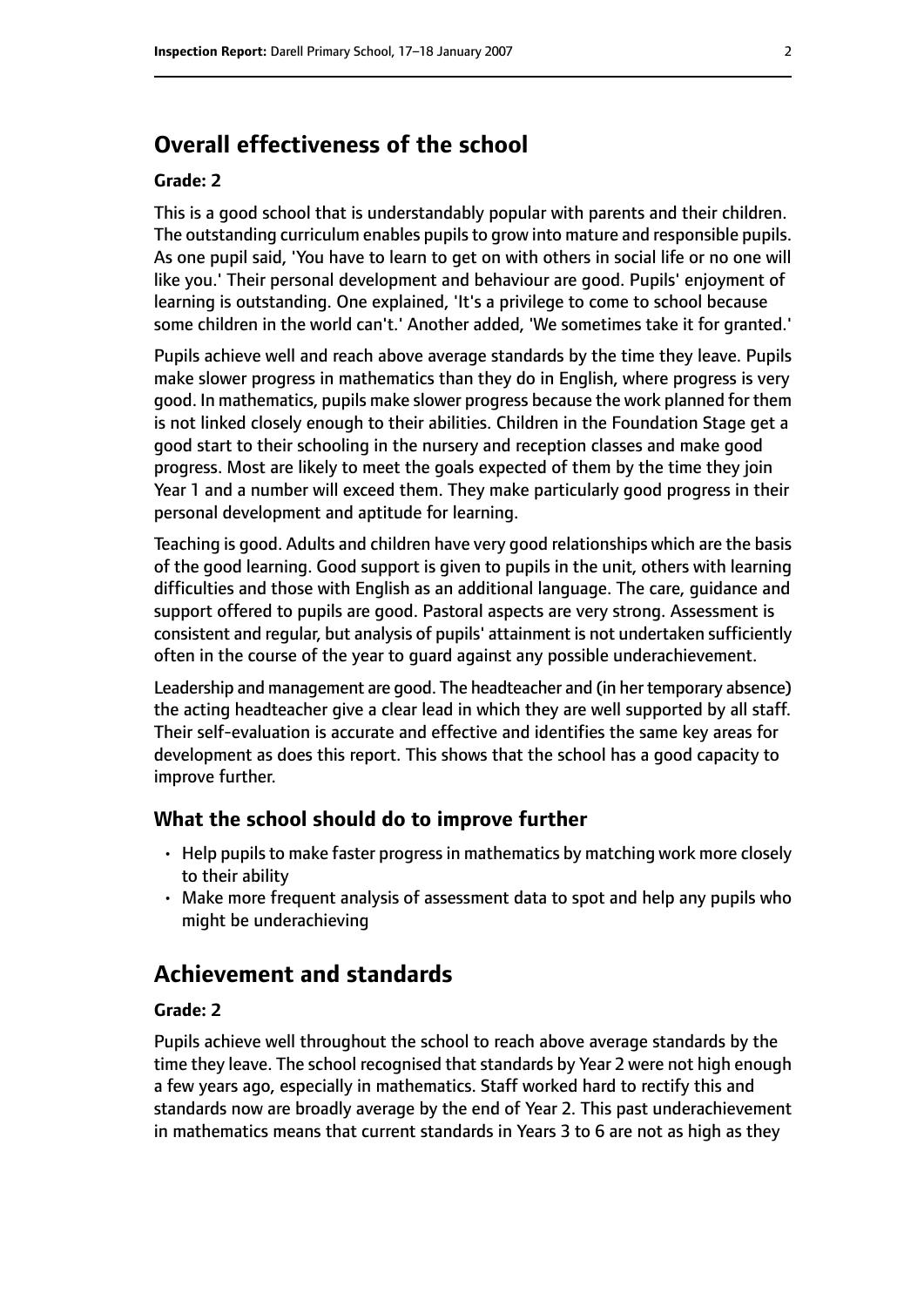are in English. The school is working to raise standards, but pupils are not progressing as quickly in mathematics as they are in English.

There are no significant differences in the achievement of boys and girls or of those from different ethnic backgrounds. Pupils in the unit receive high quality support. They and pupils in the main school with learning difficulties are enabled to achieve as well as other pupils.

# **Personal development and well-being**

#### **Grade: 2**

Pupils' personal development and their spiritual, moral, social and cultural development are good, with outstanding features. Most pupils are well behaved; a few show challenging behaviour but this is dealt with well by adults. Pupils are helpful towards each other and very courteous and friendly to visitors. They are very proud of their school and have an outstanding appreciation of the wide variety of cultures represented in society; one boy described it as 'a mix of worlds'. Pupils make an excellent contribution to the community through their well developed sense of responsibility. They express their views confidently and explain why they think as they do. They work for school improvement through the school council. Attendance is good. Pupils enjoy a wide range of sporting activities through their clubs and are conscious of the need to eat and drink healthily throughout the day. Pupils' outstanding enjoyment of school is evident in their attitudes to learning and their avid participation in clubs and outings. The many positive comments from parents are summed up by one: 'My youngest son ... just bounces out of school every day at 3.15.' Pupils are prepared well for their next stage in education and gain the basic skills in literacy, numeracy and information and communication technology (ICT) that they require for the future.

# **Quality of provision**

#### **Teaching and learning**

#### **Grade: 2**

Teaching and learning are good. Teachers plan their lessons in great detail and use interactive whiteboards well to make them interesting. Very good relationships inspire confidence in the pupils, as was seen in a discussion group in the infants. Pupils were discussing their feelings and seemed to have total confidence in the adults and each other, so that they could say exactly what they felt without fear of ridicule or criticism.

An outstanding lesson in a reception class had all the children engrossed in their various activities because the level of challenge offered to each group was just right. In mathematics in Years 1 to 6, the work given to pupils is not always closely enough matched to pupils' ability. Teachers generally give different activities to different groups, but the level of challenge contained in the work is sometimes much the same for all groups. Teachers do not always make enough use of questioning at varying levels of difficulty during mental sessions.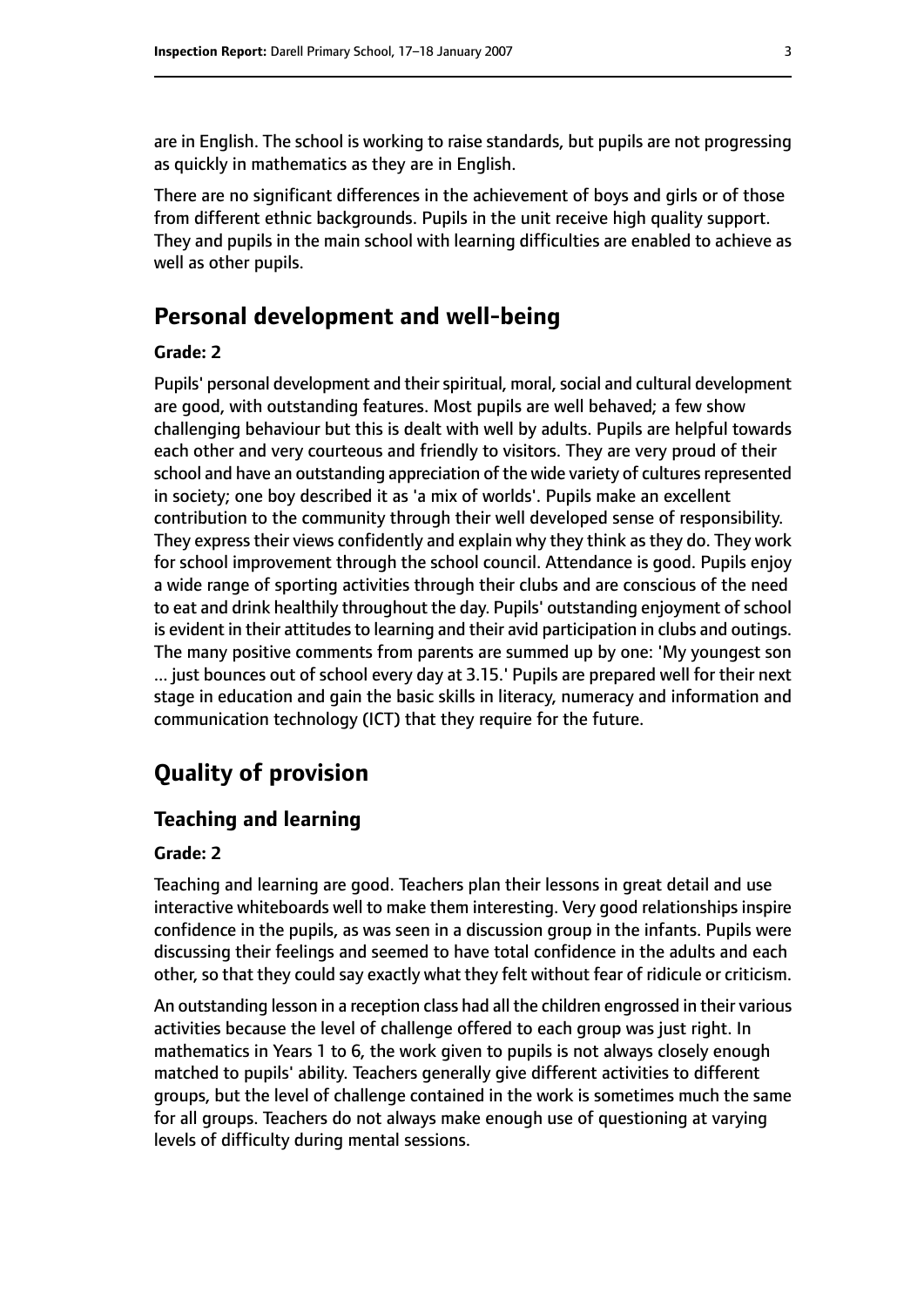#### **Curriculum and other activities**

#### **Grade: 1**

The curriculum is outstanding and enables pupils to flourish. It is highly enriched by a very good programme of additional activities throughout the year, for all year groups, adding greatly to pupils' learning and enjoyment. The youngest pupils benefit from a stimulating and well resourced outdoor environment. Pupils' personal development is very well enhanced by the effective programme of social and health education. Pupils spoke of how valuable this had been in reducing bullying.

Provision for ICT is very good and is used to support learning in many subjects; for example, in literacy, pupils produced a 'news report' which they filmed with a digital camera. Music and art have a high profile in the school, as is clear from displays, from the frequent sounds of singing and instruments, and from quiet recorded music that accompanies some lessons.

The school is rightly proud of its links with the community and the very good range of visits, after school clubs and visitors to the school. A well resourced library is used extensively to enhance the opportunities to develop independent learning skills and prepare pupils well for future life.

#### **Care, guidance and support**

#### **Grade: 2**

Care, guidance and support are good. The quality of welfare provided for all pupils is very good. There is a strong commitment by all staff to promoting the health and safety of pupils and regular risk assessments are carried out. Procedures for ensuring pupils' safety are thorough and effective.

Individual education plans are relevant and particularly effective in enabling pupils with learning difficulties to make good progress. Pupils who speak English as an additional language receive effective support and make good progress. There are good systems to track pupils' progress in basic skills, but they are not used with sufficient frequency to nip any underachievement in the bud. The school makes good use of its strong links with other agencies to support pupils in their welfare. Parents value the information provided by the school and are very supportive of the school's guidance on learning at home.

#### **Leadership and management**

#### **Grade: 2**

The headteacher, supported very effectively by the deputy headteacher and other senior staff, has established a warm and welcoming school that is highly respected by pupils and parents alike. The headteacher provides very clear direction and, owing to her consultative and open approach, there are excellent systems of communication and support throughout the very strong team of staff. Parental support for the school is overwhelmingly positive.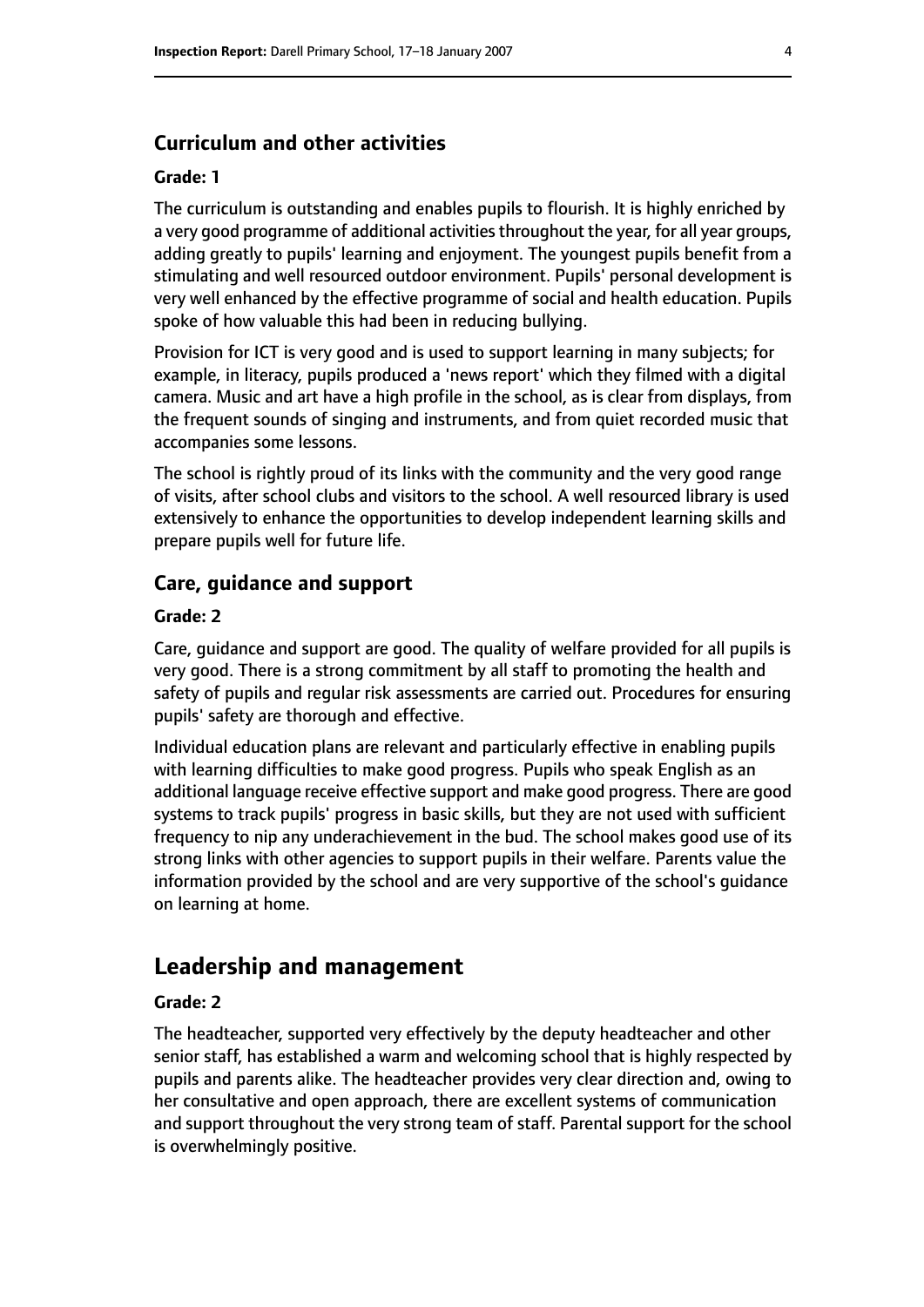School self-evaluation is accurate and the current priorities for improvement have been identified and planned for. The monitoring and evaluation of the school's work by senior staff is effective, though some middle managers are less experienced in evaluation. Established teachers have developed their practice well and teachers new to the profession are supported very well. The school is fully committed to equality of opportunity and all pupils, including the most vulnerable and those with learning difficulties, achieve well.

Governors are very well organised and supportive of the school. They are directly involved in the life of the school. They have a good understanding of the school's strengths and areas for development. Their commitment and contribution are much appreciated by the staff.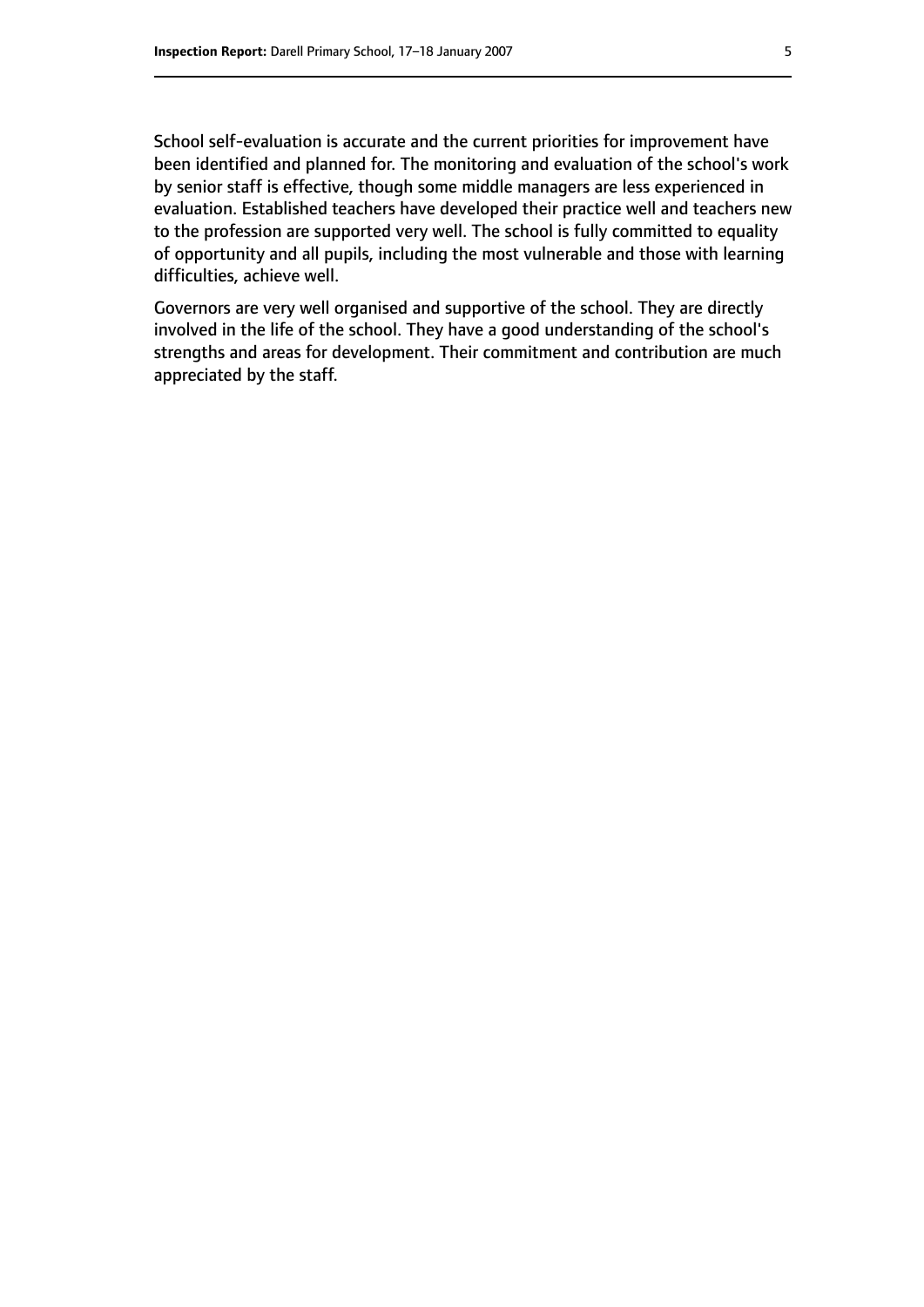**Any complaints about the inspection or the report should be made following the procedures set out inthe guidance 'Complaints about school inspection', whichis available from Ofsted's website: www.ofsted.gov.uk.**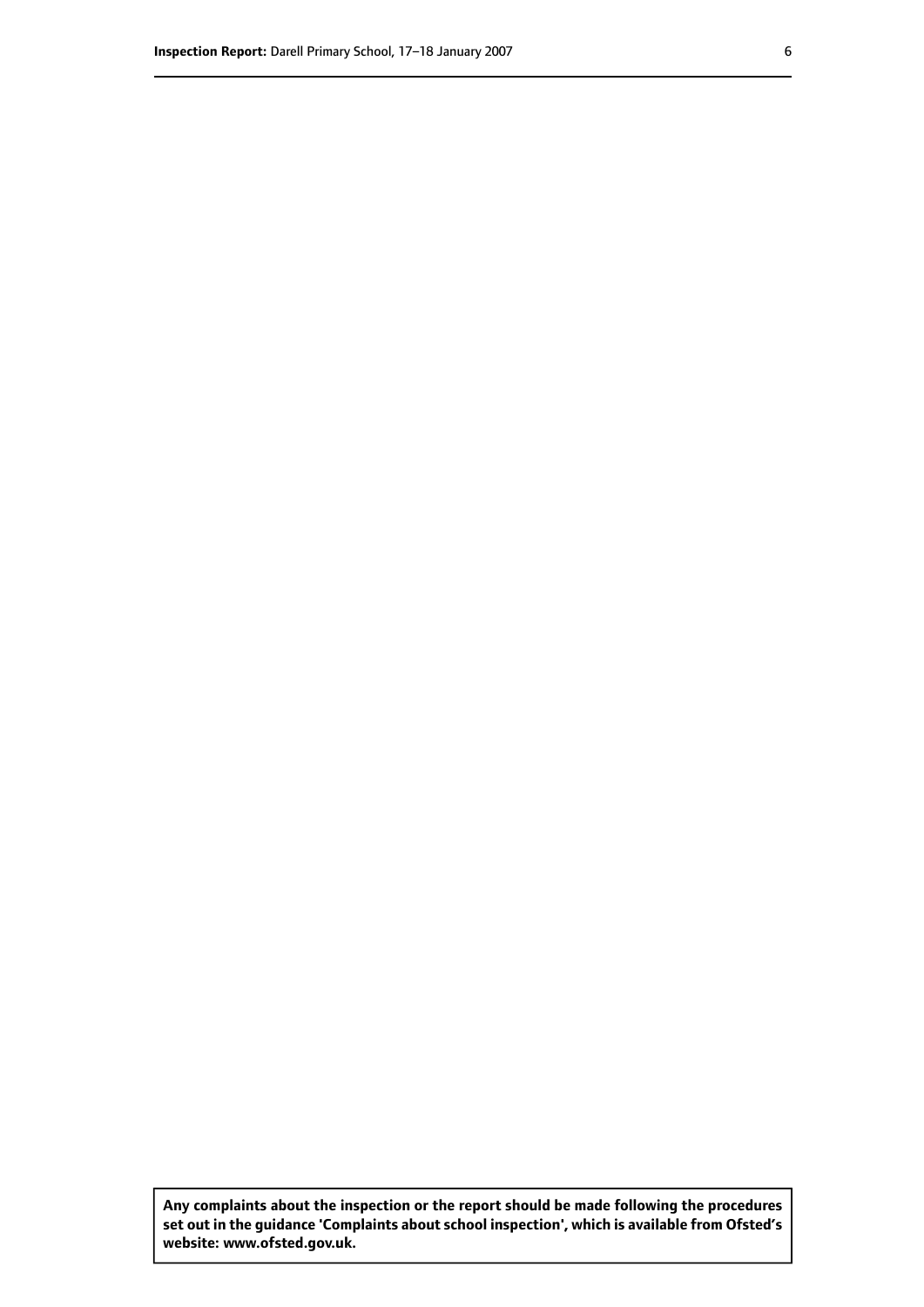# **Inspection judgements**

| $\vert$ Key to judgements: grade 1 is outstanding, grade 2 good, grade 3 satisfactory, and grade 4 | School         |
|----------------------------------------------------------------------------------------------------|----------------|
| inadeauate                                                                                         | <b>Overall</b> |

# **Overall effectiveness**

| How effective, efficient and inclusive is the provision of education, integrated<br>care and any extended services in meeting the needs of learners? |     |
|------------------------------------------------------------------------------------------------------------------------------------------------------|-----|
| How well does the school work in partnership with others to promote learners'<br>well-being?                                                         |     |
| The quality and standards in the Foundation Stage                                                                                                    |     |
| The effectiveness of the school's self-evaluation                                                                                                    |     |
| The capacity to make any necessary improvements                                                                                                      |     |
| Effective steps have been taken to promote improvement since the last<br>inspection                                                                  | Yes |

## **Achievement and standards**

| How well do learners achieve?                                                                               |  |
|-------------------------------------------------------------------------------------------------------------|--|
| The standards <sup>1</sup> reached by learners                                                              |  |
| How well learners make progress, taking account of any significant variations between<br>groups of learners |  |
| How well learners with learning difficulties and disabilities make progress                                 |  |

## **Personal development and well-being**

| How good is the overall personal development and well-being of the<br>learners?                                  |  |
|------------------------------------------------------------------------------------------------------------------|--|
| The extent of learners' spiritual, moral, social and cultural development                                        |  |
| The behaviour of learners                                                                                        |  |
| The attendance of learners                                                                                       |  |
| How well learners enjoy their education                                                                          |  |
| The extent to which learners adopt safe practices                                                                |  |
| The extent to which learners adopt healthy lifestyles                                                            |  |
| The extent to which learners make a positive contribution to the community                                       |  |
| How well learners develop workplace and other skills that will contribute to<br>their future economic well-being |  |

# **The quality of provision**

| How effective are teaching and learning in meeting the full range of the<br>  learners' needs?                      |  |
|---------------------------------------------------------------------------------------------------------------------|--|
| $\mid$ How well do the curriculum and other activities meet the range of needs<br>$\mid$ and interests of learners? |  |
| How well are learners cared for, guided and supported?                                                              |  |

 $^1$  Grade 1 - Exceptionally and consistently high; Grade 2 - Generally above average with none significantly below average; Grade 3 - Broadly average to below average; Grade 4 - Exceptionally low.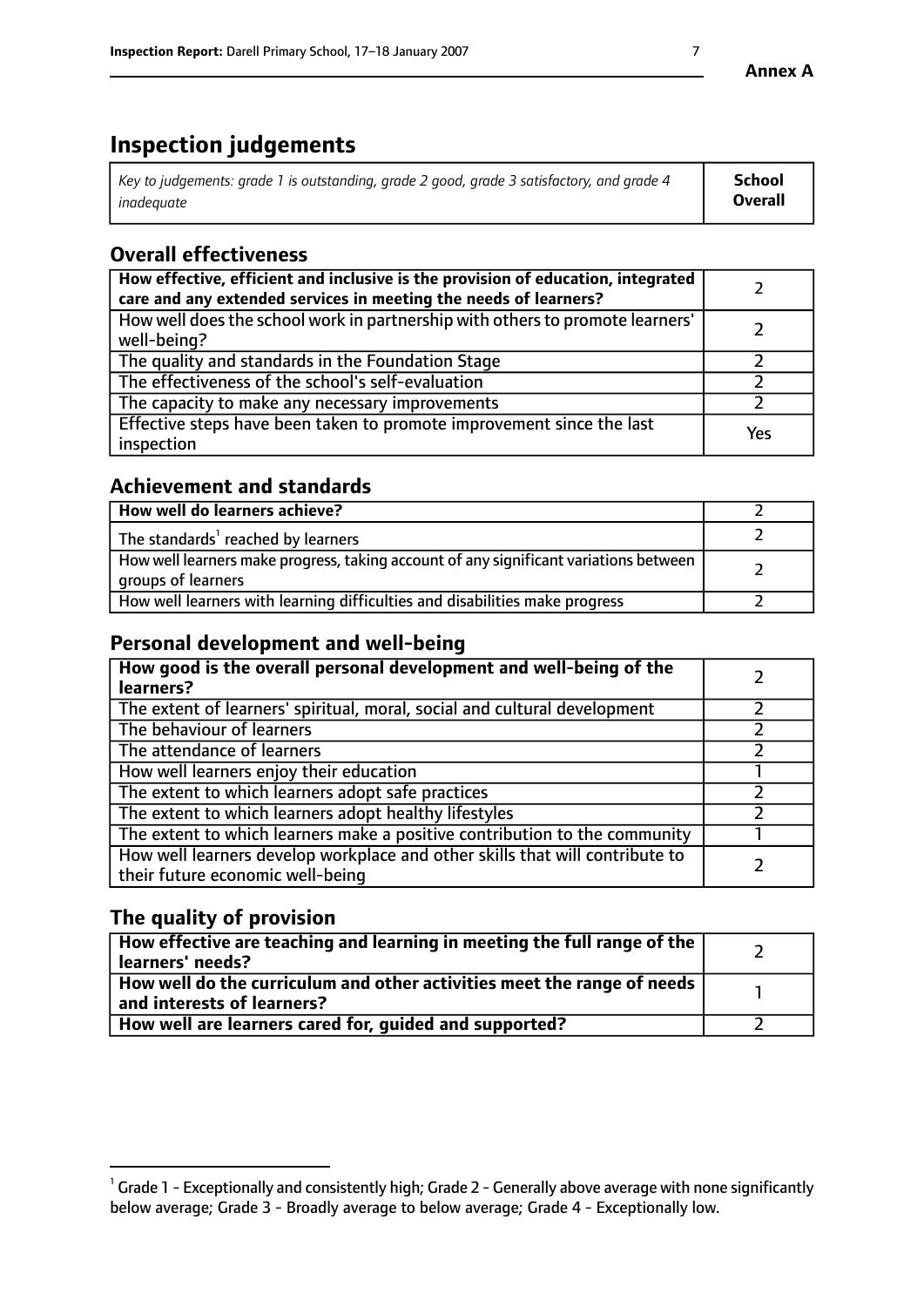# **Leadership and management**

| How effective are leadership and management in raising achievement<br>and supporting all learners?                                              |               |
|-------------------------------------------------------------------------------------------------------------------------------------------------|---------------|
| How effectively leaders and managers at all levels set clear direction leading<br>to improvement and promote high quality of care and education |               |
| How effectively performance is monitored, evaluated and improved to meet<br>challenging targets                                                 | $\mathcal{L}$ |
| How well equality of opportunity is promoted and discrimination tackled so<br>that all learners achieve as well as they can                     |               |
| How effectively and efficiently resources, including staff, are deployed to<br>achieve value for money                                          |               |
| The extent to which governors and other supervisory boards discharge their<br>responsibilities                                                  |               |
| Do procedures for safequarding learners meet current government<br>requirements?                                                                | Yes           |
| Does this school require special measures?                                                                                                      | No            |
| Does this school require a notice to improve?                                                                                                   | No            |